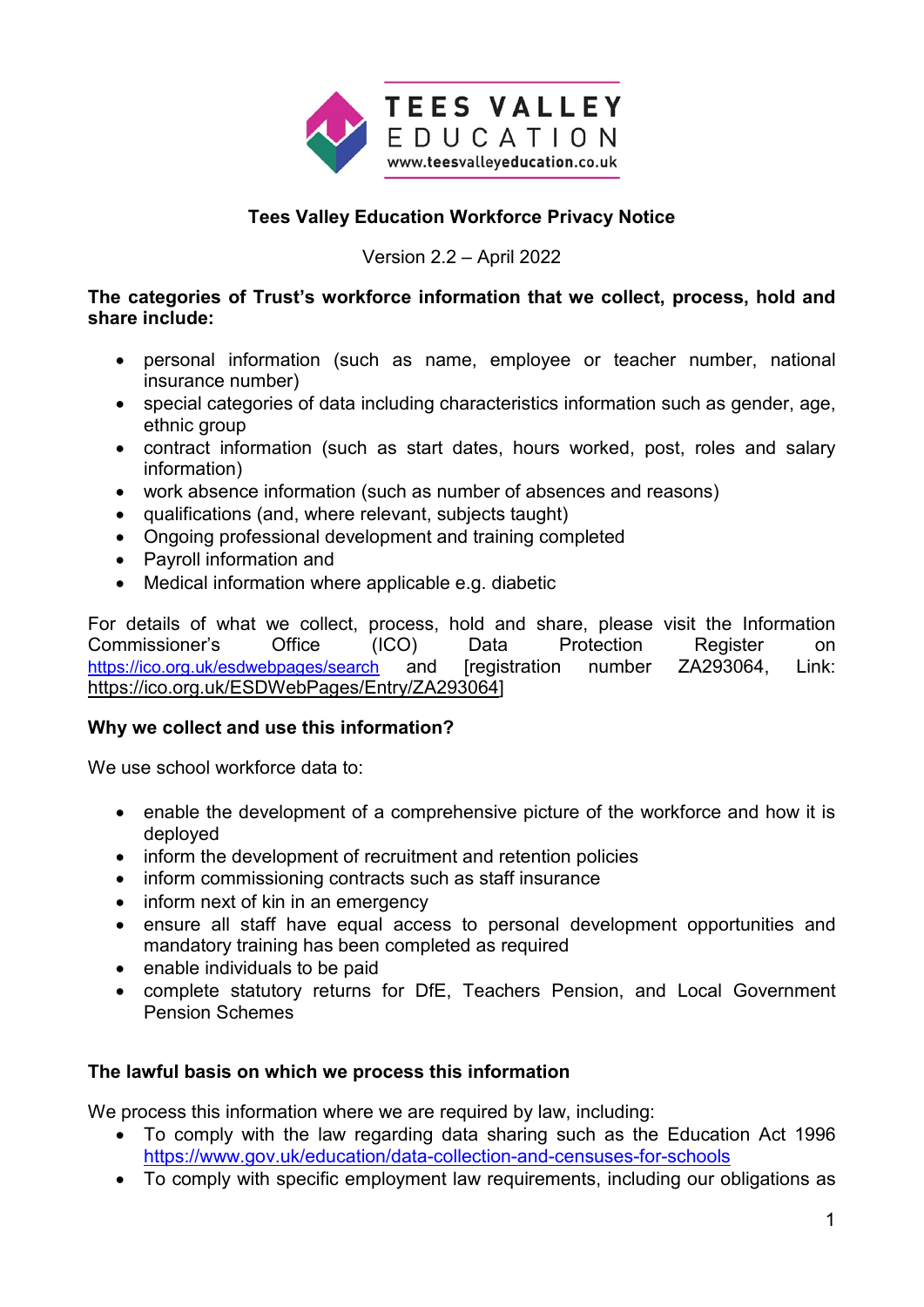an employer under employment protection and health and safety legislation, and under statutory codes of practice such as those issued by ACAS

• To comply with legal requirements in relation to equalities and non-discrimination

## **Collecting this information**

Whilst the majority of information you provide to us is mandatory, some of it is provided to us on a voluntary basis. In order to comply with data protection legislation, we will inform you whether you are required to provide certain school workforce information to us or if you have a choice in this.

### **Storing this information**

Full details of data retention periods adopted by Tees Valley Education Trust are outlined in the IRMS Information Management Toolkit for schools Version 5 1 February 2016 link: [https://irms.site-ym.com/resource/collection/8BCEF755-0353-4F66-9877-](https://irms.site-ym.com/resource/collection/8BCEF755-0353-4F66-9877-CCDA4BFEEAC4/2016_IRMS_Toolkit_for_Schools_v5_Master.pdf) [CCDA4BFEEAC4/2016\\_IRMS\\_Toolkit\\_for\\_Schools\\_v5\\_Master.pdf](https://irms.site-ym.com/resource/collection/8BCEF755-0353-4F66-9877-CCDA4BFEEAC4/2016_IRMS_Toolkit_for_Schools_v5_Master.pdf)

### **Who we share this information with**

We routinely share this information with:

- Relevant local authority (Middlesbrough or Redcar and Cleveland as appropriate)
- Education and Skills Funding Agency (ESFA)
- the Department for Education (DfE)
- Payroll Provider (EPM)
- Local Government Pension Scheme (Teesside Pension Scheme)
- Teachers' Pension Scheme
- Auditors: Azets and Clive Owen for assurance purposes only

### **Why we share school workforce information**

We do not share information about workforce members with anyone without consent unless the law and our policies allow us to do so.

#### **Local authority**

We are required to share information about our workforce members with our local authority (LA) under section 5 of the Education (Supply of Information about the School Workforce) (England) Regulations 2007 and amendments.

### **Department for Education (DfE)**

We share personal data with the Department for Education (DfE) and ESFA on a statutory basis. This data sharing underpins workforce policy monitoring, evaluation, and links to school funding/expenditure and the assessment educational attainment.

We are required to share information about our pupils with the (DfE) under section 5 of the Education (Supply of Information about the School Workforce) (England) Regulations 2007 and amendments.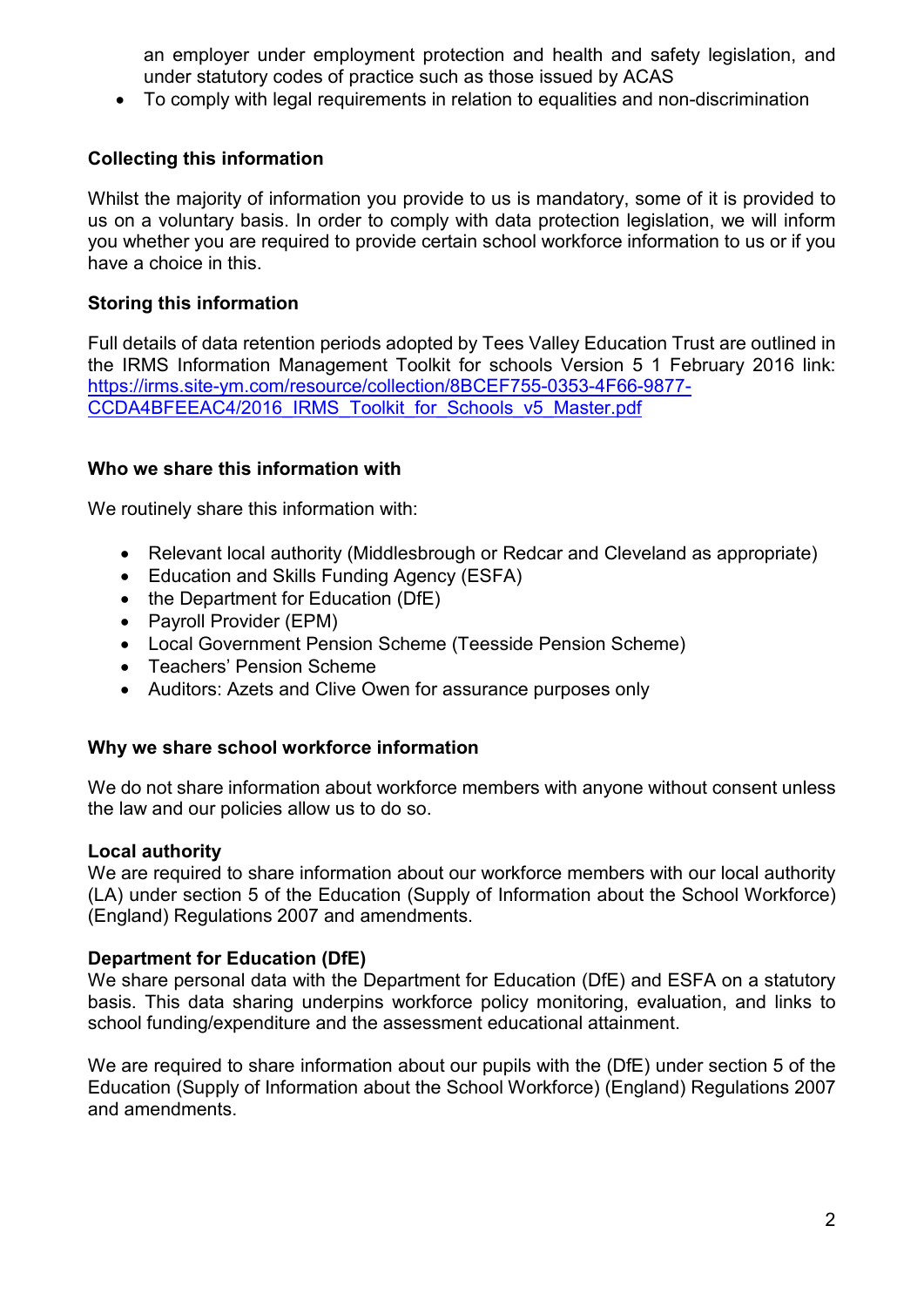### **Data collection requirements**

The DfE collects and processes personal data relating to those employed by schools (including Multi Academy Trusts) and local authorities that work in state funded schools (including all maintained schools, all academies and free schools and all special schools including Pupil Referral Units and Alternative Provision). All state funded schools are required to make a census submission because it is a statutory return under sections 113 and 114 of the Education Act 2005.

To find out more about the data collection requirements placed on us by the Department for Education including the data that we share with them, go to [https://www.gov.uk/education/data-collection-and-censuses-for-schools.](https://www.gov.uk/education/data-collection-and-censuses-for-schools)

The department may share information about school employees with third parties who promote the education or well-being of children or the effective deployment of school staff in England by:

- conducting research or analysis
- producing statistics
- providing information, advice or guidance

The department has robust processes in place to ensure that the confidentiality of personal data is maintained and there are stringent controls in place regarding access to it and its use. Decisions on whether DfE releases personal data to third parties are subject to a strict approval process and based on a detailed assessment of:

- who is requesting the data
- the purpose for which it is required
- the level and sensitivity of data requested; and
- the arrangements in place to securely store and handle the data

To be granted access to school workforce information, organisations must comply with its strict terms and conditions covering the confidentiality and handling of the data, security arrangements and retention and use of the data.

For more information about the department's data sharing process, please visit: <https://www.gov.uk/data-protection-how-we-collect-and-share-research-data>

To contact the department:<https://www.gov.uk/contact-dfe>

## **Requesting access to your personal data**

Under data protection legislation, you have the right to request access to information about you that we hold. To make a request for your personal information, contact [DPO@tved.org.uk.](mailto:DPO@tved.org.uk)

You also have the right to:

- object to processing of personal data that is likely to cause, or is causing, damage or distress
- prevent processing for the purpose of direct marketing
- [object to decisions being taken by automated means](file://oit-roamfs-sofs/tveshared$/Trust/Lee%20Sinton/Automated%20decision%20making%20and%20profiling.docx)